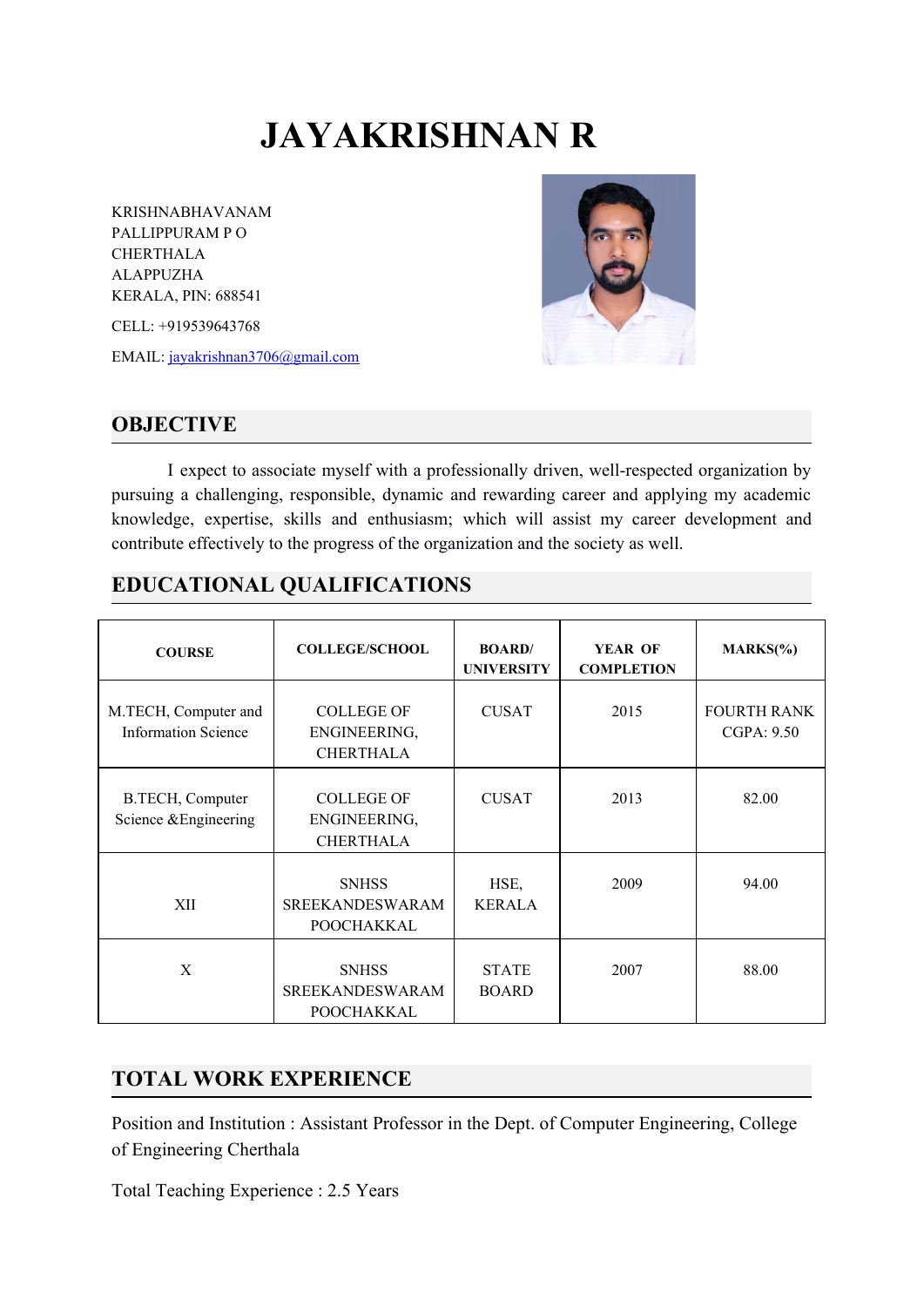## **TECHNICAL SKILLS**

Programming Languages: C, C++ , JAVA, PYTHON

Operating Systems : Windows, Ubuntu

Course Attended : High Intensity Training on Java and Android conducted by NeST

#### **SUBJECTS HANDLED**

- Design and Analysis of Algorithms
- Theory of Computation
- Switching Theory and Logic Design
- Graph Theory and Combinatorics
- Microprocessor Lab
- Network programming Lab

#### **COURSE ATTENDED**

- AICTE sponsored Five-day Workshop on Blockchain at College of Engineering Cherthala from 14/10/2019 to 18/10/2019. ( 5 days)
- FDP on Teaching-Learning Methodologies in Engineering (An OBE Approach) at Carmel College of Engineering & Technology from 11/7/2019 to 13/7/2019. ( 3 days)

#### **ACADEMIC PROJECTS**

**MAIN PROJECT M. TECH:** Multi-Class Emotion Detection in Malayalam Text Using Machine Learning Technique

**SEMINAR M. TECH:** A Probabilistic Approach to String Transformation

**MAIN PROJECT B. TECH:** E-mail Client with Voice Interaction Support

**MINI PROJECT B. TECH**: Inventory Control System

**SEMINAR B. TECH:** Adaptive Protocols for Information Dissemination in Wireless Sensor **Networks** 

#### **CONFERENCE**

**"Multi-Class Emotion Detection and Annotation in Malayalam Novels"** was presented in the International Conference on Computer Communication and Informatics (ICCCI -2018), Jan. 04-06, 2018, Coimbatore, India and it is published in IEEE Xplore.